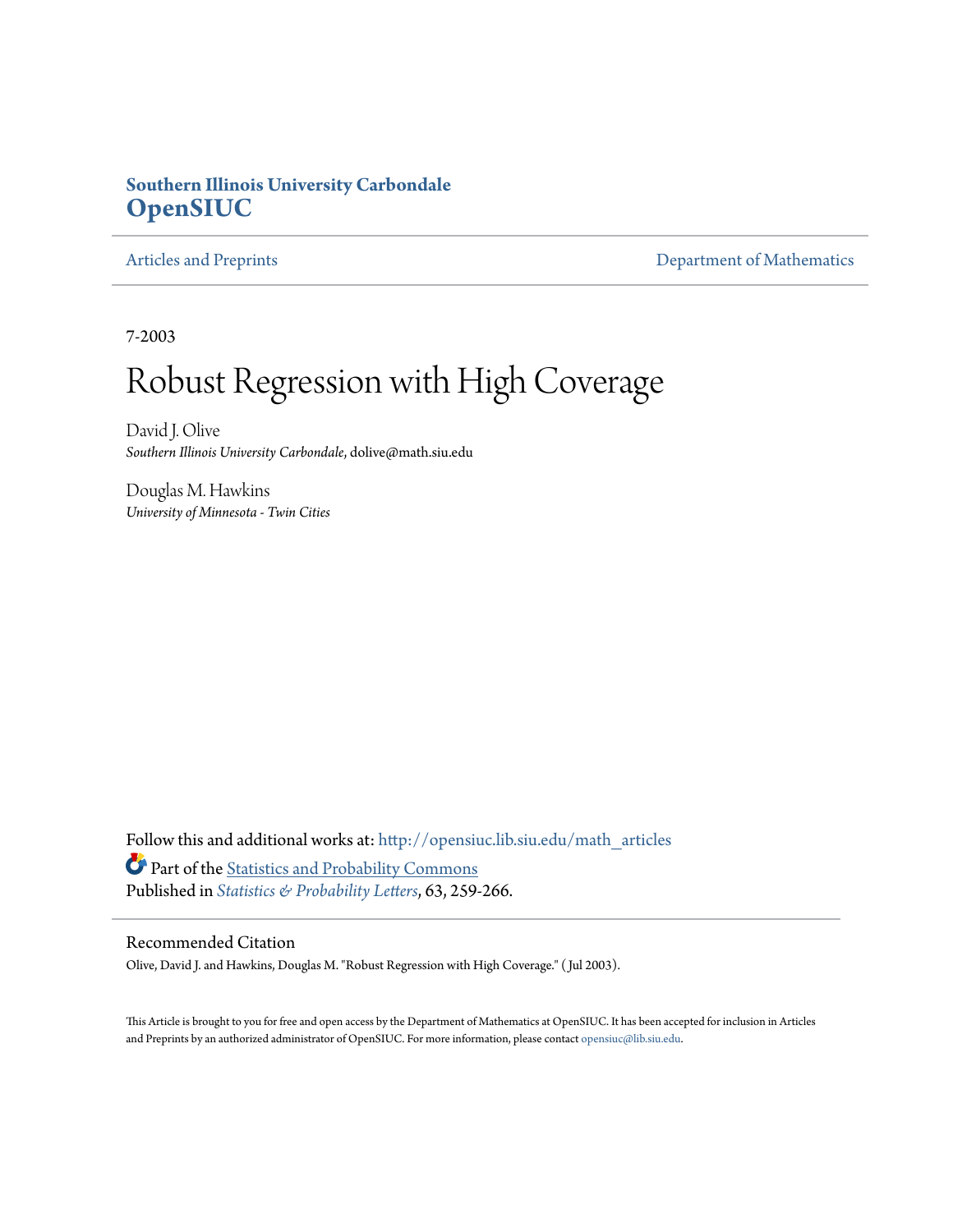# Robust Regression with High Coverage

David J. Olive and Douglas M. Hawkins<sup>∗</sup>

Southern Illinois University and University of Minnesota

July 21, 2003

#### **Abstract**

An important parameter for several high breakdown regression algorithm estimators is the number of cases given weight one, called the coverage of the estimator. Increasing the coverage is believed to result in a more stable estimator, but the price paid for this stability is greatly decreased resistance to outliers. A simple modification of the algorithm can greatly increase the coverage and hence its statistical performance while maintaining high outlier resistance.

**KEY WORDS:** Elemental Sets; LMS; LTA; LTS; Outliers.

<sup>∗</sup>David J. Olive is Assistant Professor, Department of Mathematics, Southern Illinois University, Mailcode 4408, Carbondale, IL 62901-4408, USA. E-mail address: dolive@math.siu.edu. Douglas M. Hawkins is Professor, School of Statistics, University of Minnesota, 313 Ford Hall, 224 Church St. SE, Minneapolis, MN 55455-0493, USA. E-mail address: doug@stat.umn.edu. This research was supported by NSF grants DMS 9806584 and DMS 0202922. The authors are grateful to the editor and a referee for a number of helpful suggestions for improvement in the article.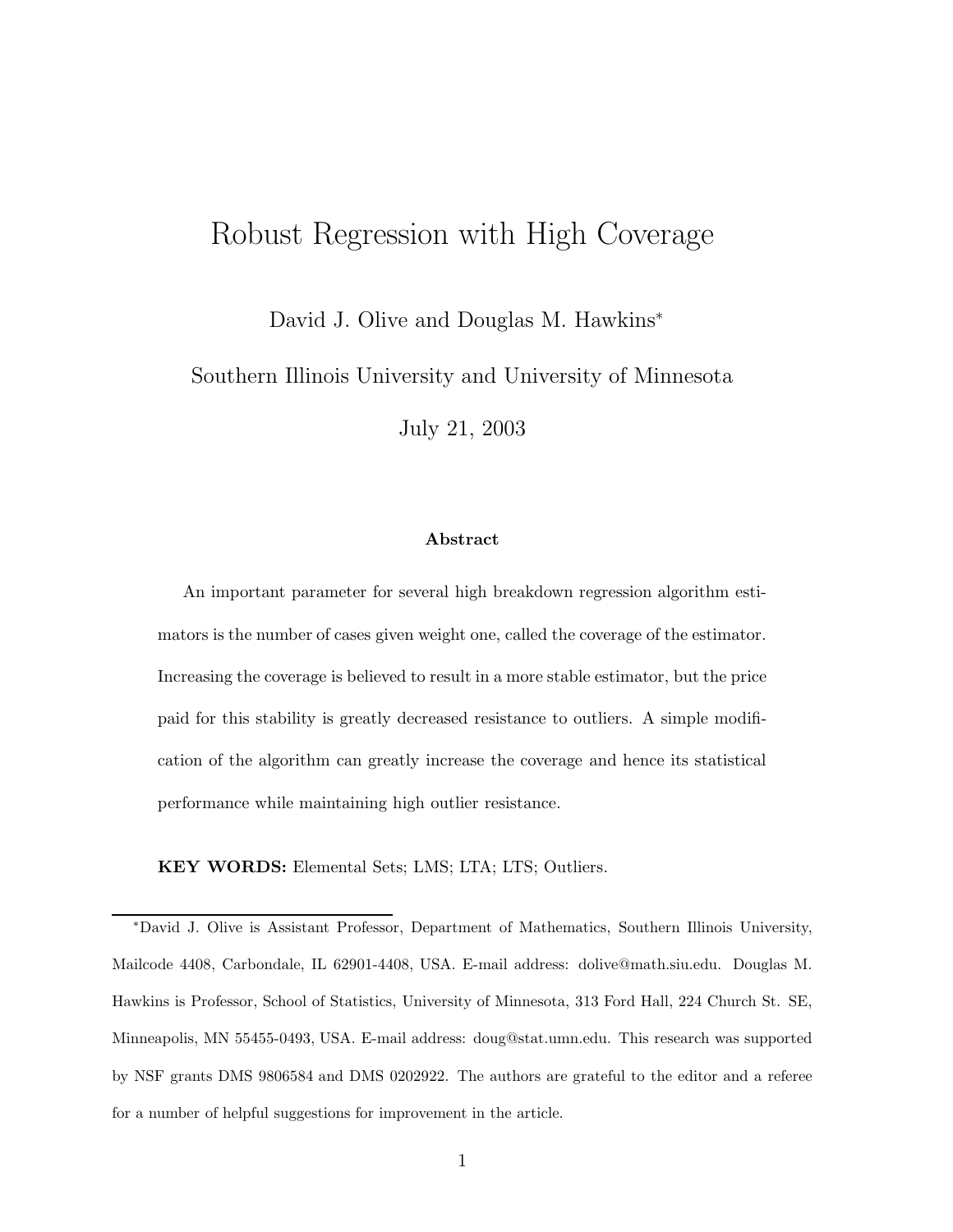## **1 INTRODUCTION**

Consider the regression model

$$
Y = X\beta + e \tag{1.1}
$$

where *Y* is an  $n \times 1$  vector of dependent variables, *X* is an  $n \times p$  matrix of predictors, *β* is a *p* × 1 vector of unknown coefficients, and *e* is an *n* × 1 vector of errors. The *i*th case  $(y_i, \mathbf{x}_i^T)$  corresponds to the *i*th row  $\mathbf{x}_i^T$  of  $X$  and the *i*th element  $y_i$  of  $Y$ .

Most regression methods attempt to find an estimate  $\boldsymbol{b}$  for  $\boldsymbol{\beta}$  which minimizes some criterion function  $Q(\boldsymbol{b})$  of the residuals where the *i*th residual  $r_i = r_i(\boldsymbol{b}) = y_i - \boldsymbol{x}_i^T \boldsymbol{b}$ . Two of the most used classical regression methods are ordinary least squares (OLS) and least absolute deviations  $(L_1)$ . OLS and  $L_1$  choose  $\hat{\boldsymbol{\beta}}$  to minimize

$$
Q_{OLS}(\boldsymbol{b}) = \sum_{i=1}^{n} r_i^2 \text{ and } Q_{L_1}(\boldsymbol{b}) = \sum_{i=1}^{n} |r_i|,
$$
 (1.2)

respectively. The less frequently used Chebyshev  $(L_{\infty})$  method minimizes the maximum absolute residual.

Some high breakdown (HB) robust regression methods can fit the bulk of the data even if certain types of outliers are present. Let  $|r|_{(i)}(b)$  denote the absolute residuals sorted from smallest to largest. The least quantile of squares  $(LQS(c_n))$  estimator minimizes the criterion

$$
Q_{LQS}(\boldsymbol{b}) = r_{(c_n)}^2(\boldsymbol{b}).
$$
\n(1.3)

When  $c_n/n \to 1/2$ , the LQS( $c_n$ ) estimator is also known as the least median of squares (LMS) estimator (Hampel 1975). The least trimmed sum of squares  $(LTS(c_n))$  estimator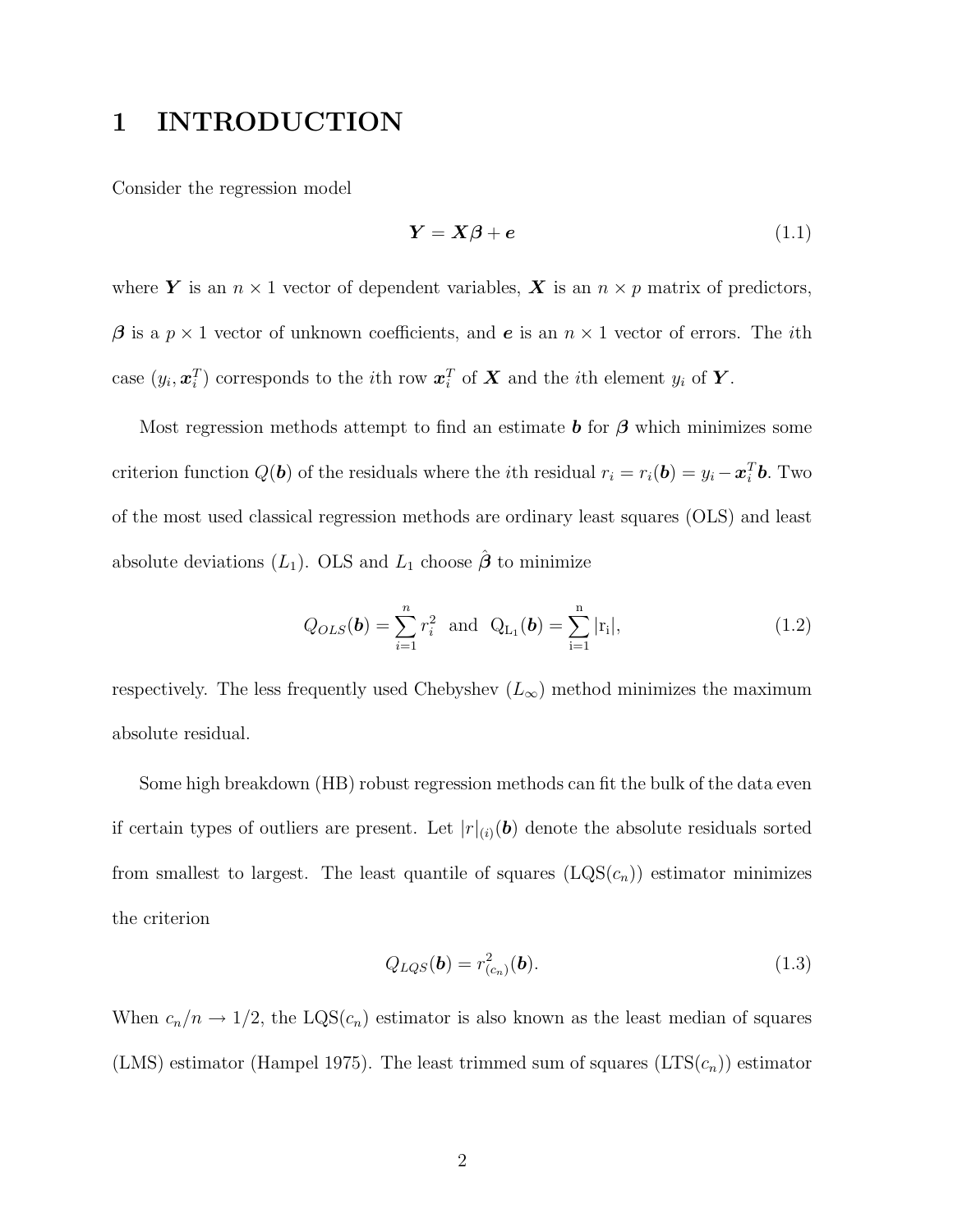(Rousseeuw 1984) minimizes the criterion

$$
Q_{LTS}(\mathbf{b}) = \sum_{i=1}^{c_n} r_{(i)}^2(\mathbf{b}),
$$
\n(1.4)

and the least trimmed sum of absolute deviations  $(LTA(c_n))$  estimator (Hawkins and Olive 1999) minimizes the criterion

$$
Q_{LTA}(\boldsymbol{b}) = \sum_{i=1}^{c_n} |r|_{(i)}(\boldsymbol{b}).
$$
\n(1.5)

These three estimators all "cover" a set of fixed size  $c_n = c_n(p) \geq n/2$  cases, fitting a classical estimator to the covered cases. LQS uses the Chebyshev fit, LTA uses  $L_1$ , and LTS uses OLS. If  $c_n$  is a sequence of integers such that  $c_n/n \to \tau \ge 0.5$ , then  $1 - \tau$  is the approximate amount of trimming. For the LTA and LTS estimators there is a tradeoff in that the Gaussian efficiency increases as  $\tau$  tends to 1, but the breakdown value  $1 - \tau$ decreases to zero. Let  $[x]$  denote the greatest integer function. Hence  $[7.7] = 7$ . The integer valued parameter  $c_n$  is called the *coverage* of the estimator and the choice

$$
c_n = [n/2] + [(p+1)/2]
$$
\n(1.6)

corresponding to  $\tau = \frac{1}{2}$  maximizes the breakdown of the estimator.

We will use the unifying notation  $LTx(\tau)$  for the  $LTx(c_n)$  estimator where x is A, Q, or S for LTA, LQS, and LTS, respectively. Since the exact algorithms for the LTx criteria have very high computational complexity, approximations based on iterative algorithms are generally used. We will call the algorithm estimator  $\hat{\boldsymbol{\beta}}_A$  the ALTx( $\tau$ ) estimator.

Historically, the workhorse of high breakdown algorithms has been the "basic resampling", or "elemental set" algorithm. This uses  $K_n$  "starts" – randomly selected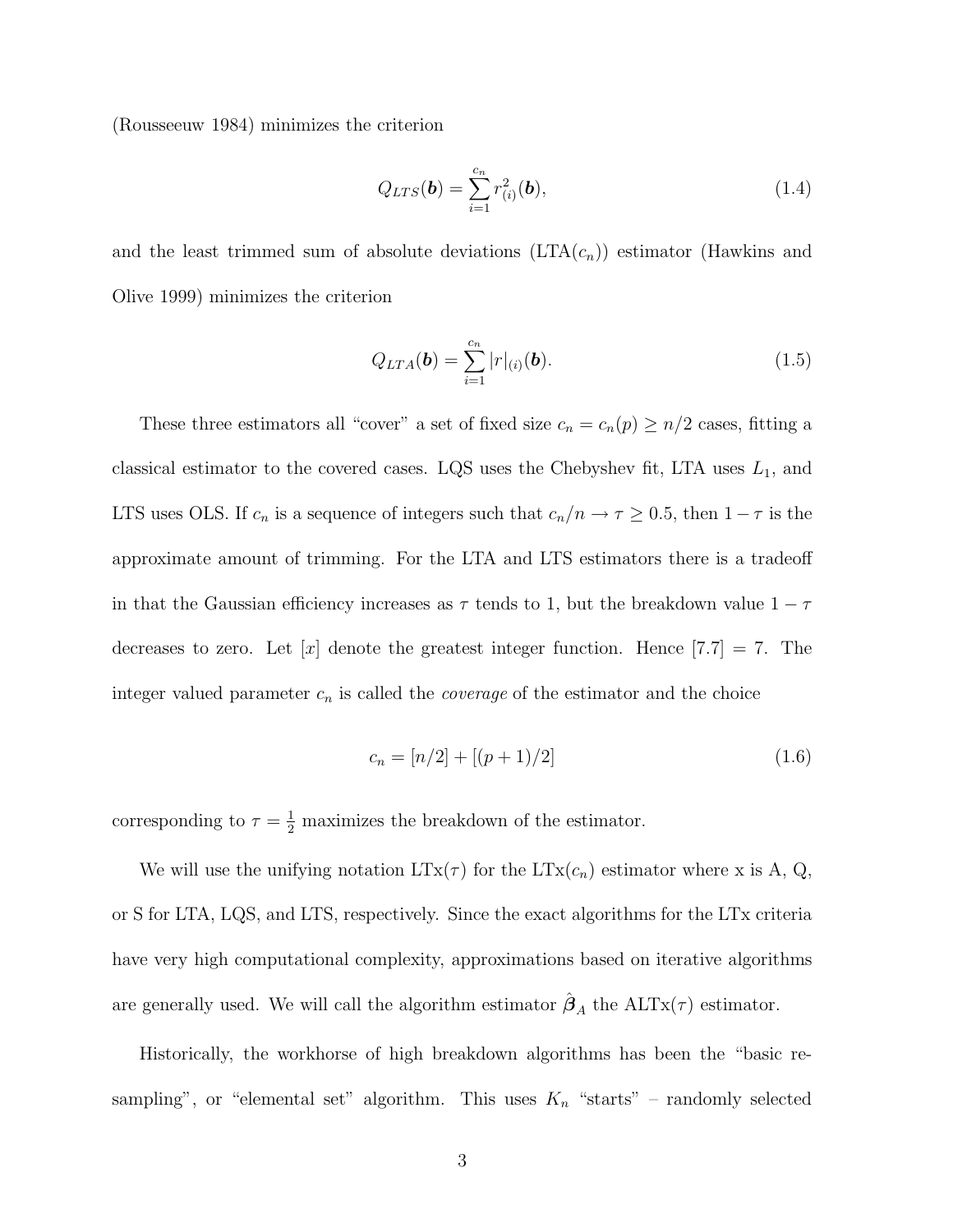"elemental" subsets of *p* from which the residuals are computed for all *n* cases. The algorithm returns the elemental fit that optimizes the criterion. The efficiency and resistance properties of the ALTx estimator turn out to depend strongly on the number of starts  $K_n$  used – see Hawkins and Olive (2002). For a fixed choice of  $K_n$ , increasing the coverage  $c_n$  in the LTx criterion seems to result in a more stable ALTA or ALTS estimator. For this reason, *Splus* has increased the default coverage of the ltsreg function to 0*.*9*n* while Rousseeuw and Hubert (1999) recommend 0*.*75*n.* The price paid for this stability is greatly decreased resistance to outliers.

Rather than using a fixed coverage such as 0.75, we suggest using a highly resistant initial estimator to determine the variable trimming proportion. Section 2 defines the estimator and Section 3 provides some theory. Earlier work on combining efficiency and high breakdown includes Jureckova and Portnoy (1987) and He (1991).

#### **2 Obtaining Stability and Resistance**

Combining the two concepts of variable coverage and a two–stage process of identification followed by estimation leads to a class of regression estimators. Define a set of  $L = 5$ estimators  $\text{ALTx}(c_{n,j})$  corresponding to coverages  $\tau_j \in G = \{0.5, 0.75, 0.9, 0.99, 1.0\}$ . The exact coverages *c* are defined by  $c_{n,1} \equiv c_n$  as given by equation (1.6); and  $c_{n,2} = [.75 \ n]$ ,  $c_{n,3} = [.90 n], c_{n,4} = [.99 n],$  and  $c_{n,5} = n.$  (This choice of *L* and *G* is for illustration.)

Then the RLTx(*k*) estimator is the ALTx( $\tau_R$ ) estimator where  $\tau_R$  is the largest  $\tau_j \in G$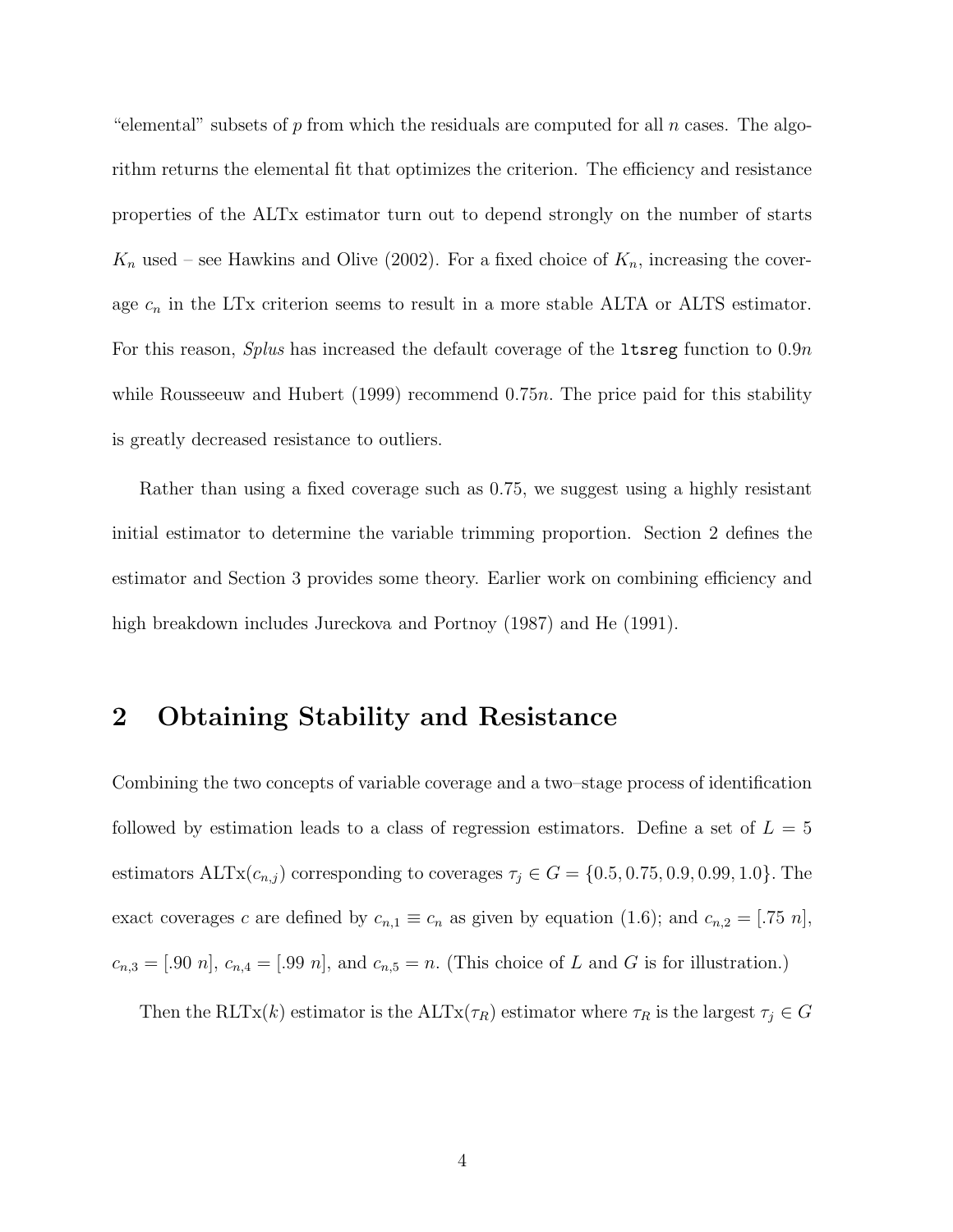such that  $[\tau_j \ n] \leq C_n(\hat{\beta}_{ALTx(c_n)})$  where

$$
C_n(\boldsymbol{b}) = \sum_{i=1}^n I[|r|_{(i)}(\boldsymbol{b}) \le k |r|_{(c_n)}(\boldsymbol{b})] = \sum_{i=1}^n I[r_{(i)}^2(\boldsymbol{b}) \le k^2 r_{(c_n)}^2(\boldsymbol{b})]. \tag{2.1}
$$

Notice that although *L* estimators  $\text{ALTx}(c_{n,j})$  were defined, there is no need to compute all of them; only two are needed  $-ALTx(0.5)$  to get a resistant scale and define the coverage needed, and the final estimator  $\text{ALTX}(\tau_R)$ .

Section 3 will show that the RLTx estimator has a high degree of resistance along with high stability. The tuning parameter  $k \geq 1$  controls the amount of trimming. The inequality  $k \geq 1$  implies that  $C_n \geq c_n$ , so the RLTx(k) estimator has coverage at least as high as the  $LTx(0.5)$ , and in "clean" data will commonly have  $100\%$  coverage.

The behavior of the RLTx estimator is easy to understand. Compute the most resistant ALTx estimator  $\hat{\beta}_{ALTx(c_n)}$  and obtain the corresponding residuals. Count the number  $C_n$  of absolute residuals that are no larger than  $k |r|_{(c_n)} \approx k \text{MED}(|r|_i)$ . Then find the corresponding  $\tau_R \in G$  and compute the RLTx estimator. If  $k = 6$ , and the regression model holds, the RLTx estimator will be the classical estimator or the ALTx estimator with 99% coverage for a wide variety of data sets. The method has the "exact fit" property – if  $\hat{\boldsymbol{\beta}}_{ALTx(c_n)}$  fits  $c_n$  cases exactly, then  $|r|_{(c_n)} = 0$  and  $RLTx = ALTx(c_n)$ .

The RLTx estimator has the same breakdown point as its starting ALTx(0.5) estimator. Hence the RLTx estimator for  $x = A$  and S is simultaneously more stable and more resistant than the fixed–coverage ALTx estimators with  $\tau = 0.75$  or  $\tau = 0.9$ , but takes about twice as long to compute. Increasing the coverage for the LQS criterion is possible but inadvisable since the Chebyshev fit tends to have less efficiency than the LMS fit.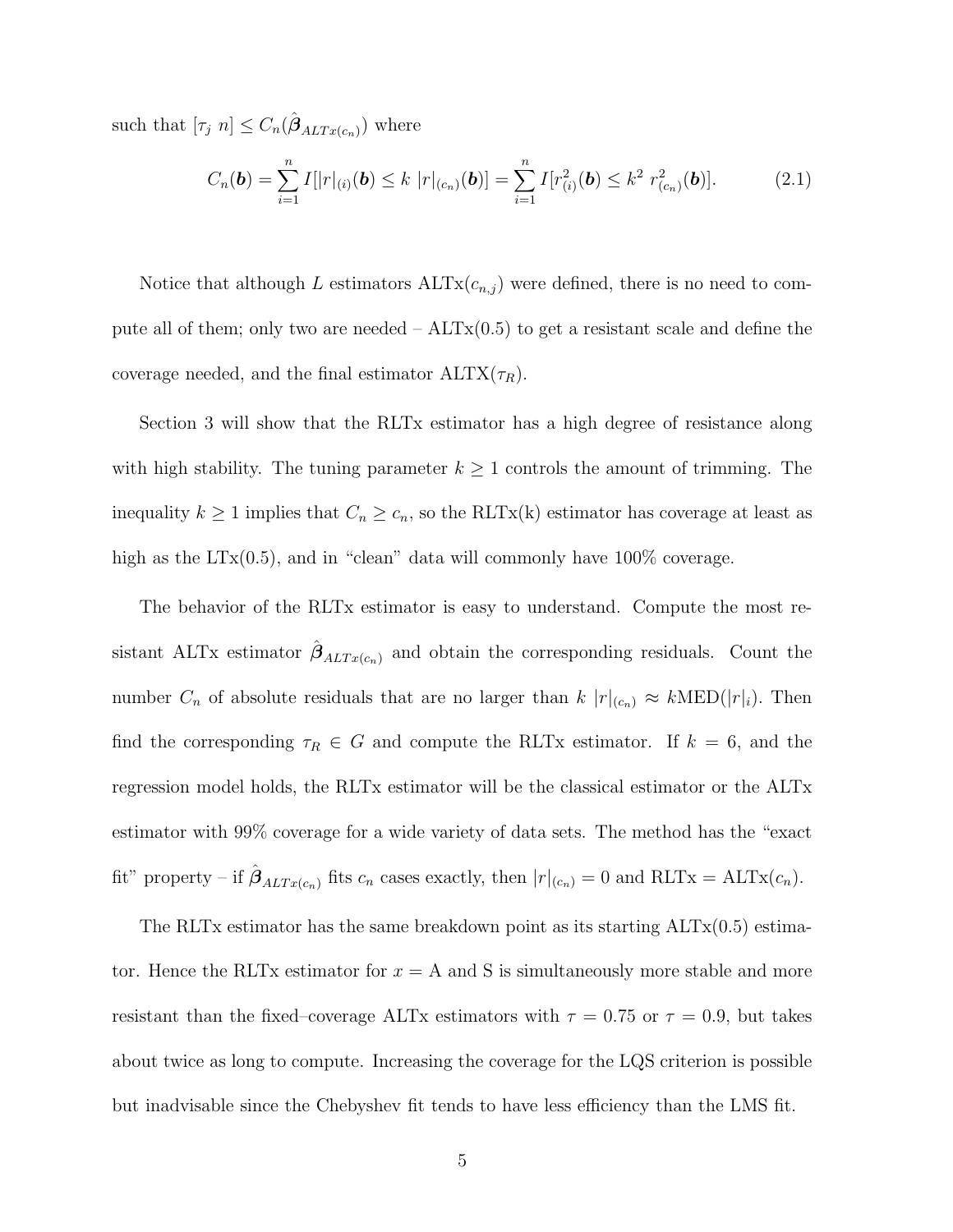## **3 Theoretical properties**

Many regression estimators *β*ˆ satisfy

$$
\sqrt{n}(\hat{\boldsymbol{\beta}} - \boldsymbol{\beta}) \stackrel{D}{\rightarrow} N(0, V(\hat{\boldsymbol{\beta}}, F) W)
$$
 where  $\frac{X^T X}{n} \rightarrow W^{-1}$ ,

and the errors  $e_i$  are iid with zero median and have a distribution  $F$  with symmetric unimodal density *f*. When the variance  $V(e_i)$  exists,

$$
V(OLS, F) = V(e_i) = \sigma^2
$$
 while  $V(L_1, F) = \frac{1}{4f^2(0)}$ .

See Bassett and Koenker (1978). Broffitt (1974) compares OLS,  $L_1$ , and  $L_{\infty}$  in the location model and shows that the rate of convergence of the Chebyshev estimator is often very poor.

Obtaining asymptotic theory for LTA and LTS is a very challenging problem and there are currently no results outside of the location model – see Hawkins and Olive (2002) for further discussion. For the location model, Butler (1982) derived asymptotic theory for LTS while Tableman (1994ab) derived asymptotic theory for LTA. In the regression setting, it is known that  $LQS(\tau)$  converges at a cube root rate to a non-Gaussian limit (Davies 1990, Kim and Pollard 1990).

Some negative results are immediate; if the "shortest half" is not unique, then LQS, LTA, and LTS are inconsistent. For example, the shortest half is not unique for the uniform distribution.

Surprisingly, some useful asymptotic theory for RLTx is easily derived. The following lemma will be useful for estimating the coverage of the RLTx estimator given the error distribution *F.*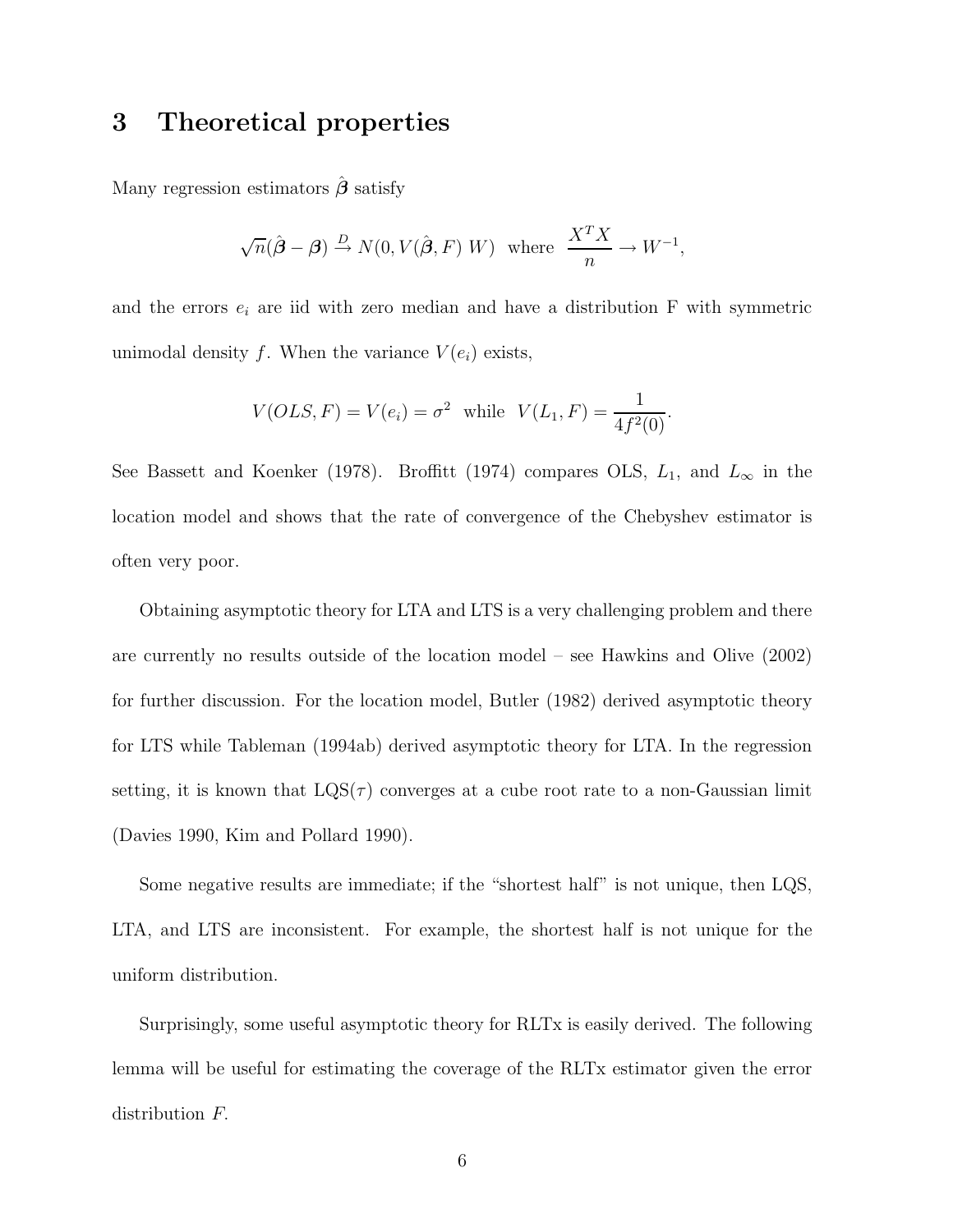*Lemma 3.1.* Assume that the errors are iid with a density *f* that is symmetric about 0 and positive and continuous in neighborhoods of *F* <sup>−</sup><sup>1</sup>(0*.*75) and *kF* <sup>−</sup><sup>1</sup>(0*.*75)*.* If the predictors **x** are bounded in probability and  $\hat{\beta}_n$  is consistent for  $\beta$ , then

$$
\frac{C_n(\hat{\boldsymbol{\beta}}_n)}{n} \xrightarrow{P} \tau_F = \tau_F(k) = F(k \ F^{-1}(0.75)) - F(-k \ F^{-1}(0.75)). \tag{3.1}
$$

*Proof.* See appendix.

Under the same conditions of Lemma 3.1,

$$
|r|_{(c_n)}(\hat{\boldsymbol{\beta}}_n) \stackrel{P}{\rightarrow} F^{-1}(0.75).
$$

This result can be used as a diagnostic – compute several regression estimators including OLS and *L*<sup>1</sup> and compare the corresponding median absolute residuals.

A competitor to RLTx is to compute ALTx, give zero weight to cases with large residuals, and fit OLS to the remaining cases. He and Portnoy (1992) prove that this two–stage estimator has the same rate as the initial estimator. Theorem 3.2 gives a similar result for the RLTx estimator, but the RLTx estimator could be an OLS, *L*<sup>1</sup> or  $L_{\infty}$  fit to a subset of the data. In particular, if the exact LTx estimators are used, Theorem 3.2 shows that the RLTQ estimator has an  $O_P(n^{-1/3})$  rate but suggests that the RLTA and RLTS estimators converge at an  $O_P(n^{-1/2})$  rate.

*Theorem 3.2.* If  $\|\hat{\boldsymbol{\beta}}_{ALTx(\tau_j)} - \boldsymbol{\beta}\| = O_P(n^{-\delta})$  for all  $\tau_j \in G$ , then  $\|\hat{\boldsymbol{\beta}}_{RLTx} - \boldsymbol{\beta}\|$  $O_P(n^{-\delta})$ .

*Proof.* Since *G* is finite, this result follows from Pratt (1959). QED

Theorem 3.3 shows that the RLTx estimator is asymptotically equivalent to an LTx estimator that typically has high coverage.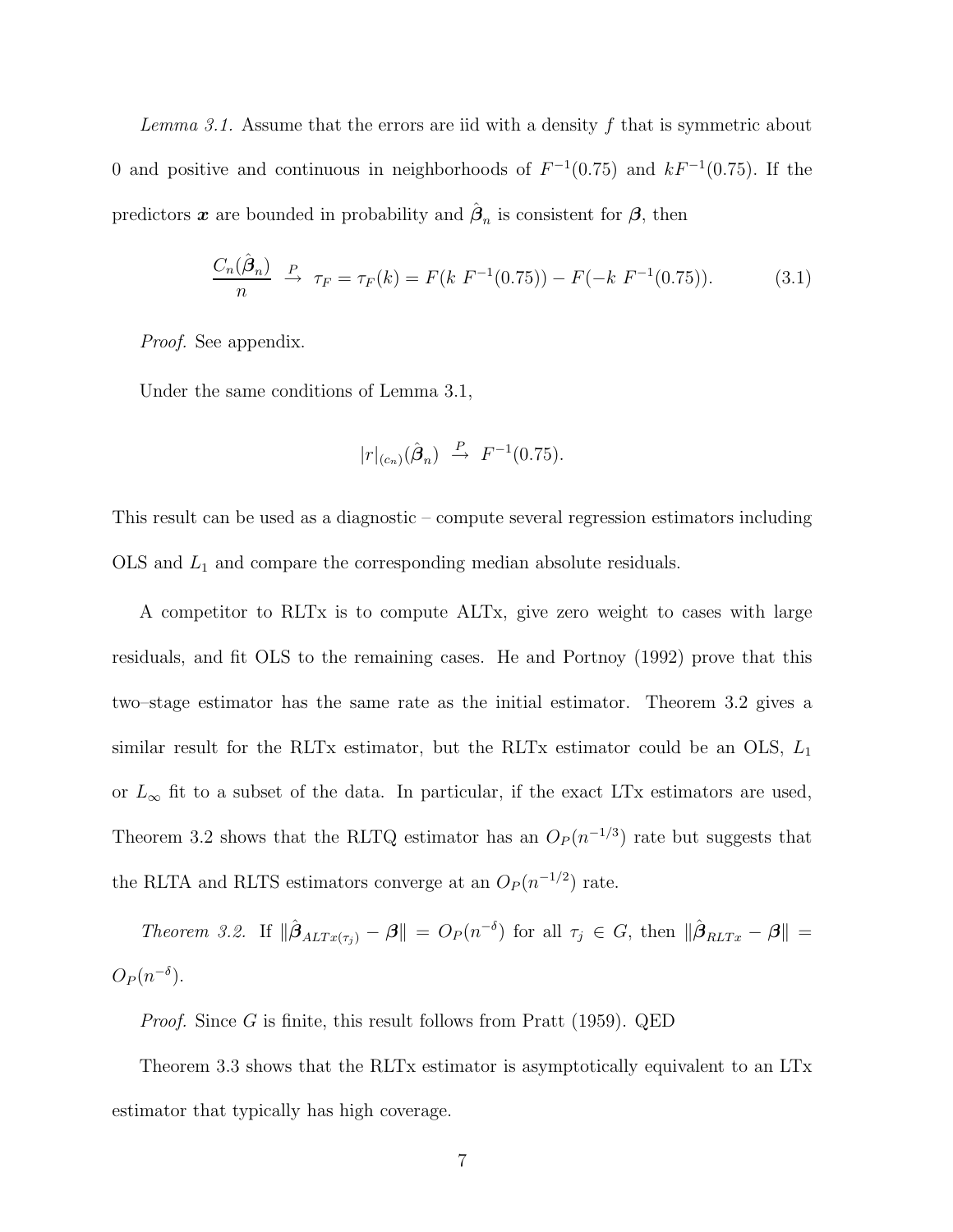*Theorem 3.3.* Assume that  $\tau_j$ ,  $\tau_{j+1} \in G$ . If  $P[C_n(\hat{\boldsymbol{\beta}}_{ALTx(0.5)})/n \in (\tau_j, \tau_{j+1})] \stackrel{P}{\to} 1$ , then the RLTx estimator is asymptotically equivalent to the  $\text{ALTx}(\tau_i)$  estimator.

Choosing a suitable  $k$  for a target distribution  $F$  is simple. Assume equation  $(3.1)$ holds where  $\tau_F$  is not an element of *G*. If *n* is large, then with high probability  $\tau_R$ will equal the largest  $\tau_i \in G$  such that  $\tau_i \leq \tau_F$ . Small sample behavior can also be predicted. For example, if the errors follow a  $N(0, \sigma^2)$  distribution and  $n = 1000$ , then *P*(−4*σ* < *e<sub>i</sub>* < 4*σ*, *i* = 1, ..., 1000) ≈ (0.9999)<sup>1000</sup> > 0.90, while  $|r|_{(c_n)}$  is converging to  $\Phi^{-1}(0.75)\sigma \approx 0.67\sigma$ . Hence if  $k \geq 6.0$ ,  $n < 1000$ , and the errors are Gaussian, the RLTS estimator will cover all cases with high probability. To include heavier tailed distributions, increase *k.* For example, similar statements hold for distributions with lighter tails than the double exponential distribution if  $k \geq 10.0$  and  $n < 200$ .

Table 1 presents the results of a small simulation study. We compared  $\text{ALTS}(\tau)$  for  $\tau = 0.5, 0.75,$  and 0.9 with RLTS(6) for 6 different error distributions – the normal(0,1), Laplace, uniform( $-1, 1$ ) and three 60% N(0,1) 40 % contaminated normals. The three contamination scenarios were:  $N(0,100)$  for a "scale" contaminated setting; and two "location" contaminations –  $N(5.5,1)$  and  $N(12,1)$ . The shift of 5.5 is perhaps a worst case for the RLTS estimator, as these contaminants are just small enough that many pass the  $k = 6$  screen. The shift of 12 tests the estimators under catastrophic contamination.

The simulation used  $n = 100$  and  $p = 6$  (5 slopes and an intercept) over at least 1000 runs and computed  $\|\hat{\boldsymbol{\beta}} - \boldsymbol{\beta}\|^2/6$  for each run. Note that for the three CN scenarios the number of contaminants is a binomial random variable which, with probability 6% will exceed the 47 that the maximum breakdown setting can accommodate.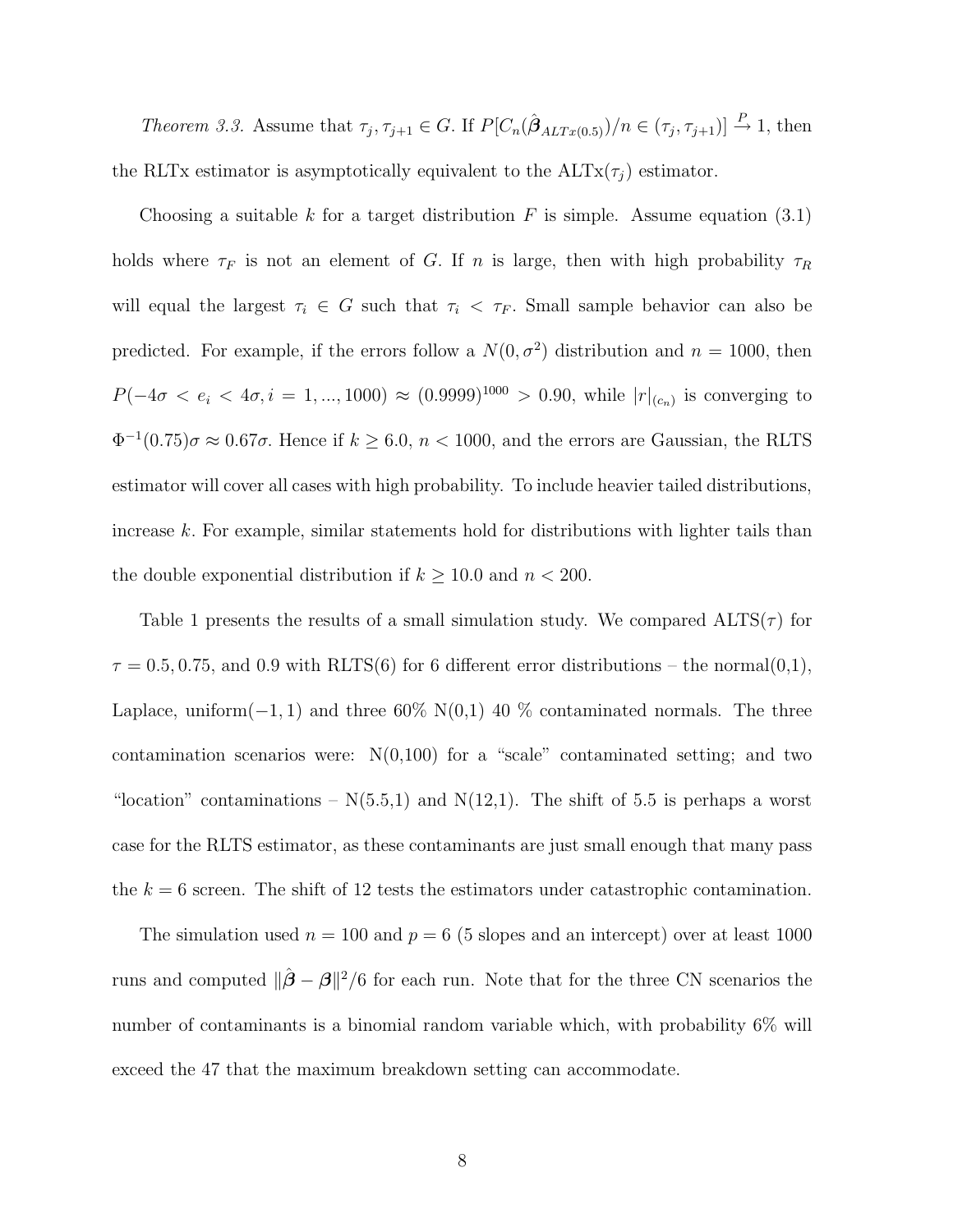The means from the 1000 values are displayed. Their standard errors are at most 5% of the mean. The last column shows the percentage of times that  $\tau_R$  was equal to .5, .75, .9, .99 and 1.0. Two fitting algorithms were used. One was a traditional elemental algorithm with 3000 starts. As discussed in Hawkins and Olive (2002) this choice, chosen to match much standard practice, is far fewer than we would recommend with a raw elemental algorithm.

The other was a concentration algorithm. This used 300 starts for the location contamination distributions, and 50 starts for all others, preliminary experimentation having indicated that this many starts were sufficient. Comparing the 'conc' mean squared errors with the corresponding 'elem' confirms the recommendations in Hawkins and Olive (2002) that far more than 3000 elemental starts are necessary to achieve good results. The 'elem' runs also verify that second-stage refinement, as supplied by the RLTS approach, is not sufficient to overcome the deficiencies in the poor initial estimates provided by the raw elemental approach.

The RLTS estimator was, with one exception, either the best of the 4 estimators or barely distinguishable from the best. The single exception was the concentration algorithm with the contaminated normal distribution  $F(x) = 0.6\Phi(x) + 0.4\Phi(x - 5.5)$ , where most of the time it covered all cases. We already noted that location contamination with this mean and this choice of *k* is about the worst possible for the RLTS estimator, so that this worst-case performance is still about what is given by the more recent recommendations for ALTx coverage  $-75\%$  or  $90\%$  – is positive. This is reinforced by RLTS' excellent performance with  $12\sigma$  location outliers.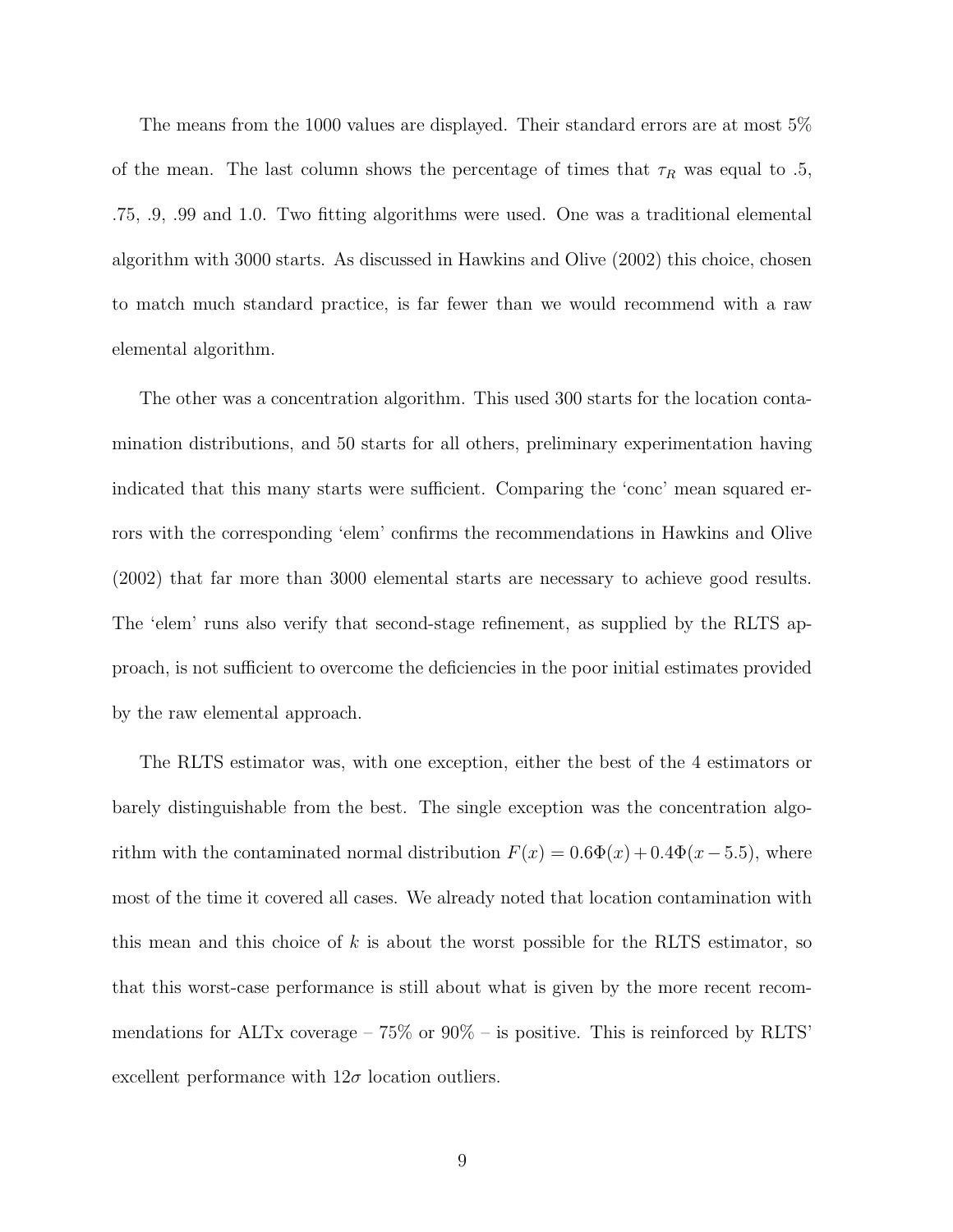The simulation therefore supports the use of the RLTx method as an approach that can provide the resistance of a traditional 50% high breakdown estimator with the greater stability and statistical efficiency associated with higher coverage.

#### **Appendix**

*Proof of Lemma 3.1.* First assume that the predictors are bounded. Hence  $\|\mathbf{x}\| \leq M$ for some constant *M*. Let  $0 < \gamma < 1$ , and let  $0 < \epsilon < 1$ . Since  $\hat{\beta}_n$  is consistent, there exists an *N* such that

$$
P(A) = P(\hat{\beta}_{j,n} \in [\beta_j - \frac{\epsilon}{4pM}, \beta_j + \frac{\epsilon}{4pM}], j = 1, ..., p) \ge 1 - \gamma
$$

for all  $n \geq N$ . If  $n \geq N$ , then on set A,

$$
\sup_{i=1,\dots,n} |r_i - e_i| = \sup_{i=1,\dots,n} |\sum_{i=1}^p x_{i,j} (\beta_j - \hat{\beta}_{j,n})| \le \frac{\epsilon}{2}.
$$

Since  $\epsilon$  and  $\gamma$  are arbitrary,

$$
r_i - e_i \xrightarrow{P} 0.
$$

This result also follows from Rousseeuw and Leroy (1987, p. 128). In particular,

$$
|r|_{(c_n)} \stackrel{P}{\to} \text{MED}(|e_1|) = F^{-1}(0.75).
$$

Now there exists  $N_1$  such that

$$
P(B) \equiv P(|r_i - e_i| < \frac{\epsilon}{2}, i = 1, ..., n \& |r|_{(c_n)} - \text{MED}(|e_1|)| < \frac{\epsilon}{2k} \ge 1 - \gamma
$$

for all  $n \geq N_1$ . Thus on set *B*,

$$
\frac{1}{n} \sum_{i=1}^{n} I[-k\text{MED}(|e_1|) + \epsilon \le e_i \le k\text{MED}(|e_1|) - \epsilon] \le \frac{C_n(\hat{\beta}_n)}{n}
$$

$$
\le \frac{1}{n} \sum_{i=1}^{n} I[-k\text{MED}(|e_1|) - \epsilon \le e_i \le k\text{MED}(|e_1|) + \epsilon],
$$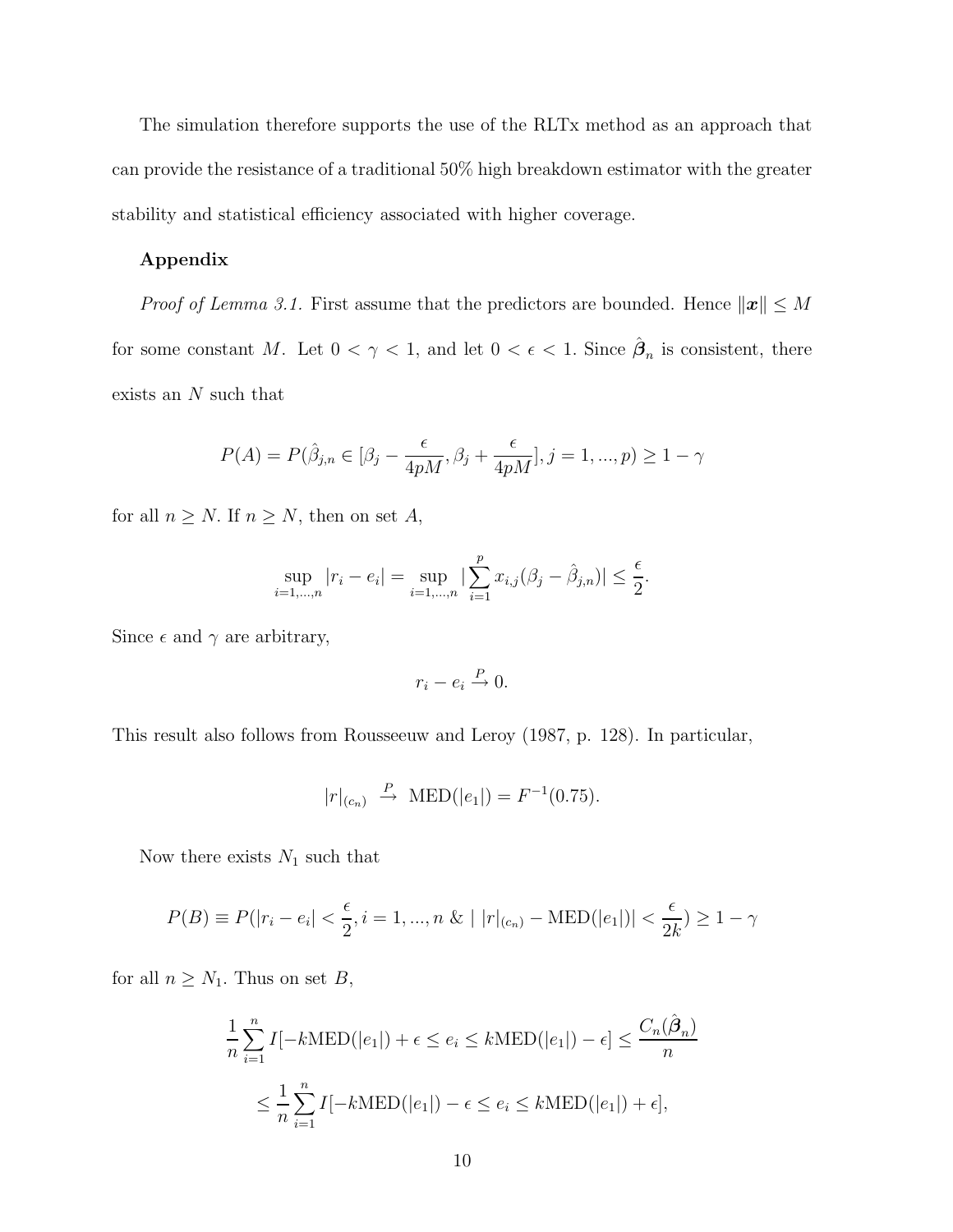and the result follows since  $\gamma$  and  $\epsilon$  are arbitrary and the three terms above converge to *τ*<sup>*F*</sup> almost surely as  $\epsilon$  goes to zero.

When *x* is bounded in probability, fix *M* and suppose *M<sup>n</sup>* of the cases have predictors  $x_i$  such that  $\|\boldsymbol{x}_i\| \leq M$ . By the argument above, the proportion of absolute residuals of these cases that are below  $|r|_{(c_{M_n})}$  converges in probability to  $\tau_F$ . But by increasing M, the proportion of such cases can be made arbitrarily close to one as *n* increases. QED

# **4 References**

- Bassett, G.W., and Koenker, R.W. (1978), Asymptotic theory of least absolute error regression, *J. Amer. Statis. Assoc.* **73,** 618-622.
- Broffitt, J.D. (1974), An example of the large sample behavior of the midrange, *Amer. Statis.* **28,** 69-70.
- Butler, R.W. (1982), Nonparametric interval and point prediction using data trimming by a Grubbs-type outlier rule, *Ann. Statis.* **10,** 197-204.
- Davies, P.L. (1990), The asymptotics of S-estimators in the linear regression model, *Ann. Statis.* **18,** 1651-1675.
- Hampel, F.R. (1975), Beyond location parameters: robust concepts and methods, *Bull. Internat. Statis. Instit.* **46,** 375-382.
- Hawkins, D.M., and Olive, D. (1999), Applications and algorithms for least trimmed sum of absolute deviations regression, *Comput. Statist. and Data Anal.* **32,** 119-134.
- Hawkins, D.M., and Olive, D.J. (2002), Inconsistency of resampling algorithms for high breakdown regression estimators and a new algorithm, *J. Amer. Statis. Assoc.* **96,**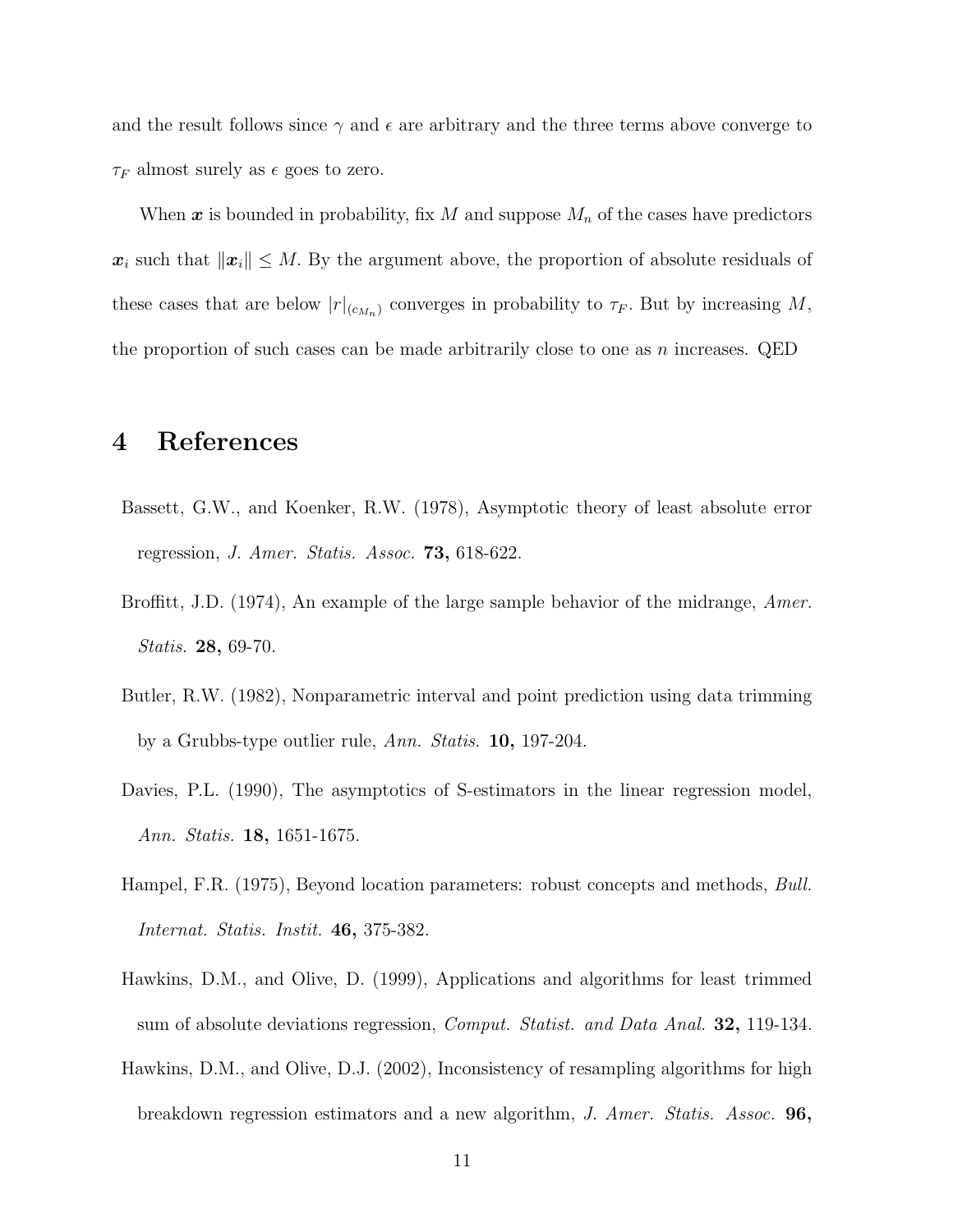136-148.

- He, X. (1991), A local breakdown property of robust tests in linear regression, *J. Mult. Anal.* **38,** 294-305.
- He, X., and Portnoy, S. (1992), Reweighted LS estimators converge at the same rate as the initial estimator, *Ann. Statis.* **20,** 2161-2167.
- Jureckova, J., and Portnoy, S. (1987), Asymptotics for one-step M-estimators in regression with application to combining efficiency and high breakdown point, *Comm. Statis. Theory Methods* **16,** 2187-2199.
- Kim, J., and Pollard, D. (1990), Cube root asymptotics, *Ann. Statis.* **18,** 191-219.
- Pratt, J.W. (1959), On a general concept of 'in probability', *Ann. Math. Statis.* **30,** 549-558.
- Rousseeuw, P.J. (1984), Least median of squares regression, *J. Amer. Statis. Assoc.* **79,** 871-880.
- Rousseeuw, P.J., and Hubert, M. (1999), Regression depth, *J. Amer. Statis. Assoc.* **94,** 388-433.
- Rousseeuw, P.J., and Leroy, A.M. (1987), *Robust Regression and Outlier Detection,* (Wiley, New York).
- Tableman, M. (1994a), The influence functions for the least trimmed squares and the least trimmed absolute deviations estimators, *Statis. and Probab. Lett.* **19,** 329-337.
- Tableman, M. (1994b), The asymptotics of the least trimmed absolute deviations (LTAD) estimator, *Statis. and Probab. Lett.* **19,** 387-398.